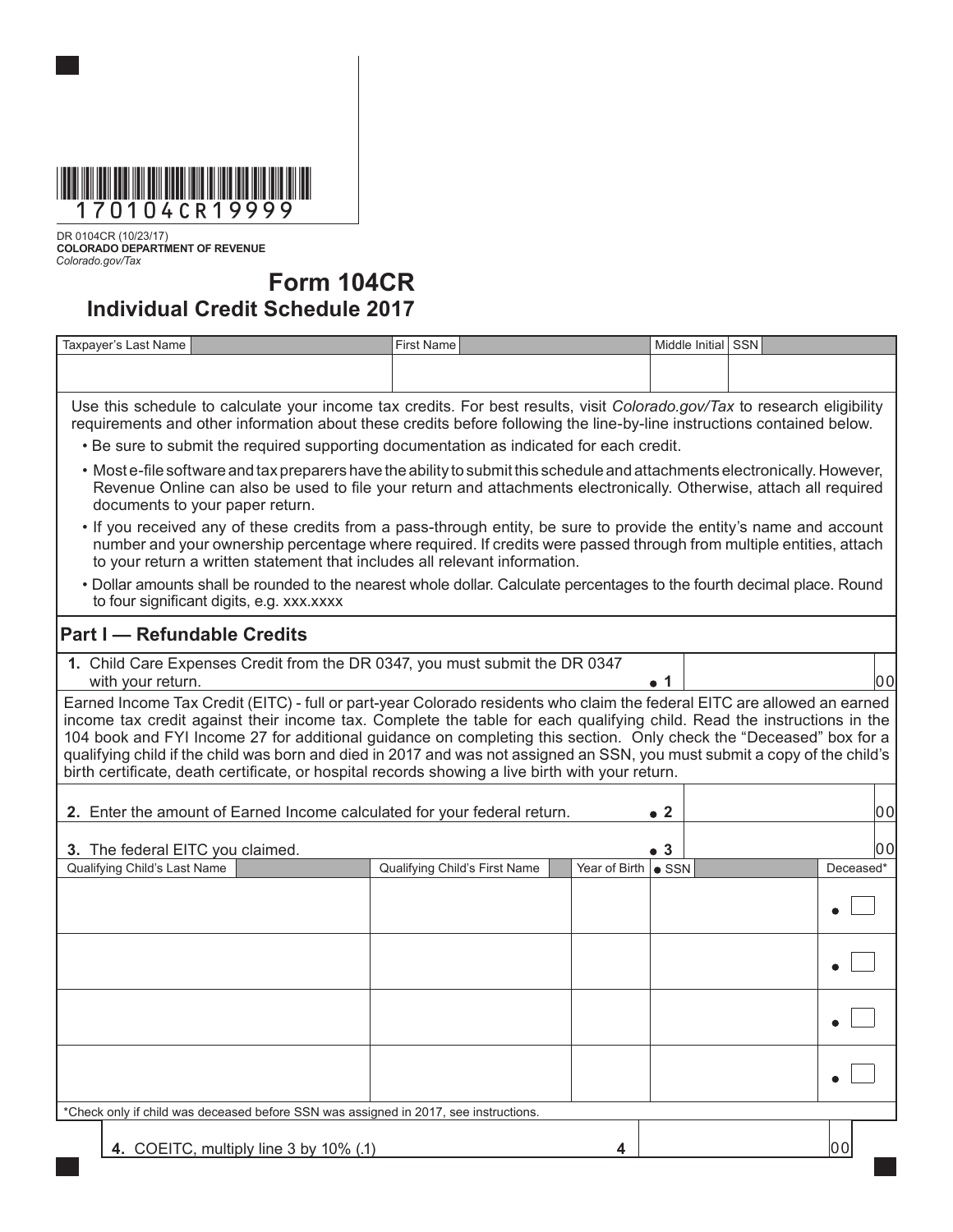## **COLORADO DEPARTMENT OF REVENUE** \*170104CR29999\* *Colorado.gov/Tax*

DR 0104CR (10/23/17)<br>COLORADO DEPARTMENT OF REVENUE<br>Colorado.gov/Tax

| Name                                                                                                                                                                                                                      |                         | SSN                |  |  |  |  |
|---------------------------------------------------------------------------------------------------------------------------------------------------------------------------------------------------------------------------|-------------------------|--------------------|--|--|--|--|
|                                                                                                                                                                                                                           |                         |                    |  |  |  |  |
| 5. Part-year residents only, multiply line 4 by the percentage on line 34                                                                                                                                                 |                         |                    |  |  |  |  |
| of the DR 0104PN (If the percentage exceeds 100%, use 100%.)                                                                                                                                                              | 5                       | 00                 |  |  |  |  |
| 6. Business Personal Property Credit: Use the worksheet in the 104 Book instructions<br>to calculate, you must submit copy of the assessor's statement with your return.                                                  | 00                      |                    |  |  |  |  |
| 7. Refundable Renewable Energy Tax Credit from line 88 of the DR 1366.                                                                                                                                                    |                         |                    |  |  |  |  |
| You must submit the DR 1366 with your return.                                                                                                                                                                             | $\bullet$ 7             | 00                 |  |  |  |  |
| 8. Total Refundable Credits, add lines 1, 4 (or 5), 6, and 7.<br>Enter the sum on the DR 0104 line 23.                                                                                                                    | 8                       | 00                 |  |  |  |  |
| <b>Part II – Credit for Tax Paid to Another State</b>                                                                                                                                                                     |                         |                    |  |  |  |  |
| • Colorado nonresidents do not qualify for this credit.                                                                                                                                                                   |                         |                    |  |  |  |  |
| . Part-year residents generally do not qualify for this credit.                                                                                                                                                           |                         |                    |  |  |  |  |
| . If you have income and/or losses from two or more states, you must separately calculate lines 10 through 16                                                                                                             |                         |                    |  |  |  |  |
| for each state, regardless of whether any tax was paid on such income. If you do not file electronically, you<br>must submit the DR 0104CR for each state. Then, enter "Combined" on line 9 and complete lines 10 through |                         |                    |  |  |  |  |
| 16 to disclose the combined total for each line. A summary schedule is not acceptable. The Department                                                                                                                     |                         |                    |  |  |  |  |
| strongly recommends electronic filing for taxpayers with credits for more than one state. Failure to file                                                                                                                 |                         |                    |  |  |  |  |
| electronically may result in delays processing your return.                                                                                                                                                               |                         |                    |  |  |  |  |
| Submit a copy of the tax return for each other state when claiming this credit. The portion of the return submitted must include the                                                                                      |                         |                    |  |  |  |  |
| adjusted gross income calculation, any disallowed federal deductions by that state, and the tax calculation for the other state.                                                                                          |                         |                    |  |  |  |  |
| 9. Name of other state:                                                                                                                                                                                                   |                         |                    |  |  |  |  |
|                                                                                                                                                                                                                           |                         |                    |  |  |  |  |
| 10. Total of lines 7 and 8 Form 104<br>11. Modified Colorado adjusted gross income from sources in the other state,                                                                                                       | $\bullet$ 10            | 00                 |  |  |  |  |
| see FYI Income 17.                                                                                                                                                                                                        | • 11                    | 00                 |  |  |  |  |
|                                                                                                                                                                                                                           |                         |                    |  |  |  |  |
| 12. Total modified Colorado adjusted gross income                                                                                                                                                                         | $\bullet$ 12            | 00                 |  |  |  |  |
| 13. Divide line 11 by line 12. Round to four significant digits, e.g. xxx.xxxx                                                                                                                                            | 13                      | $\%$               |  |  |  |  |
| 14. Multiply line 10 by the percentage on line 13                                                                                                                                                                         | 14                      | 00                 |  |  |  |  |
| 15. Tax liability to the other state                                                                                                                                                                                      | •15                     | 00                 |  |  |  |  |
|                                                                                                                                                                                                                           |                         |                    |  |  |  |  |
| 16. Allowable credit, the smaller of lines 14 or 15                                                                                                                                                                       | • 16                    | 00                 |  |  |  |  |
| <b>Part III — Other Credits</b>                                                                                                                                                                                           |                         |                    |  |  |  |  |
| Visit Colorado.gov/Tax for limitations that are specific to each credit. To report this properly, use the first column to                                                                                                 |                         |                    |  |  |  |  |
| report the total credit that is available (the amount generated this year plus any prior-year carryforward). Then, use the<br>second column to report the amount you are using this year to offset your tax liability.    |                         |                    |  |  |  |  |
|                                                                                                                                                                                                                           | <b>Available Credit</b> | <b>Credit Used</b> |  |  |  |  |
|                                                                                                                                                                                                                           | Column (A) •            | Column (B) •       |  |  |  |  |
| 17. Plastic recycling investment credit, you must submit<br>required receipts with your return.<br>$\bullet$ 17                                                                                                           | 00                      | 00                 |  |  |  |  |
| · Plastic recycling net expenditures amount (fill below):                                                                                                                                                                 |                         |                    |  |  |  |  |
|                                                                                                                                                                                                                           |                         |                    |  |  |  |  |
|                                                                                                                                                                                                                           |                         |                    |  |  |  |  |
| 18. Colorado Minimum Tax Credit<br>$\bullet$ 18                                                                                                                                                                           | 00                      | 00                 |  |  |  |  |
| · 2017 Federal Minimum Tax Credit (fill below):                                                                                                                                                                           |                         |                    |  |  |  |  |
|                                                                                                                                                                                                                           |                         |                    |  |  |  |  |
|                                                                                                                                                                                                                           |                         |                    |  |  |  |  |